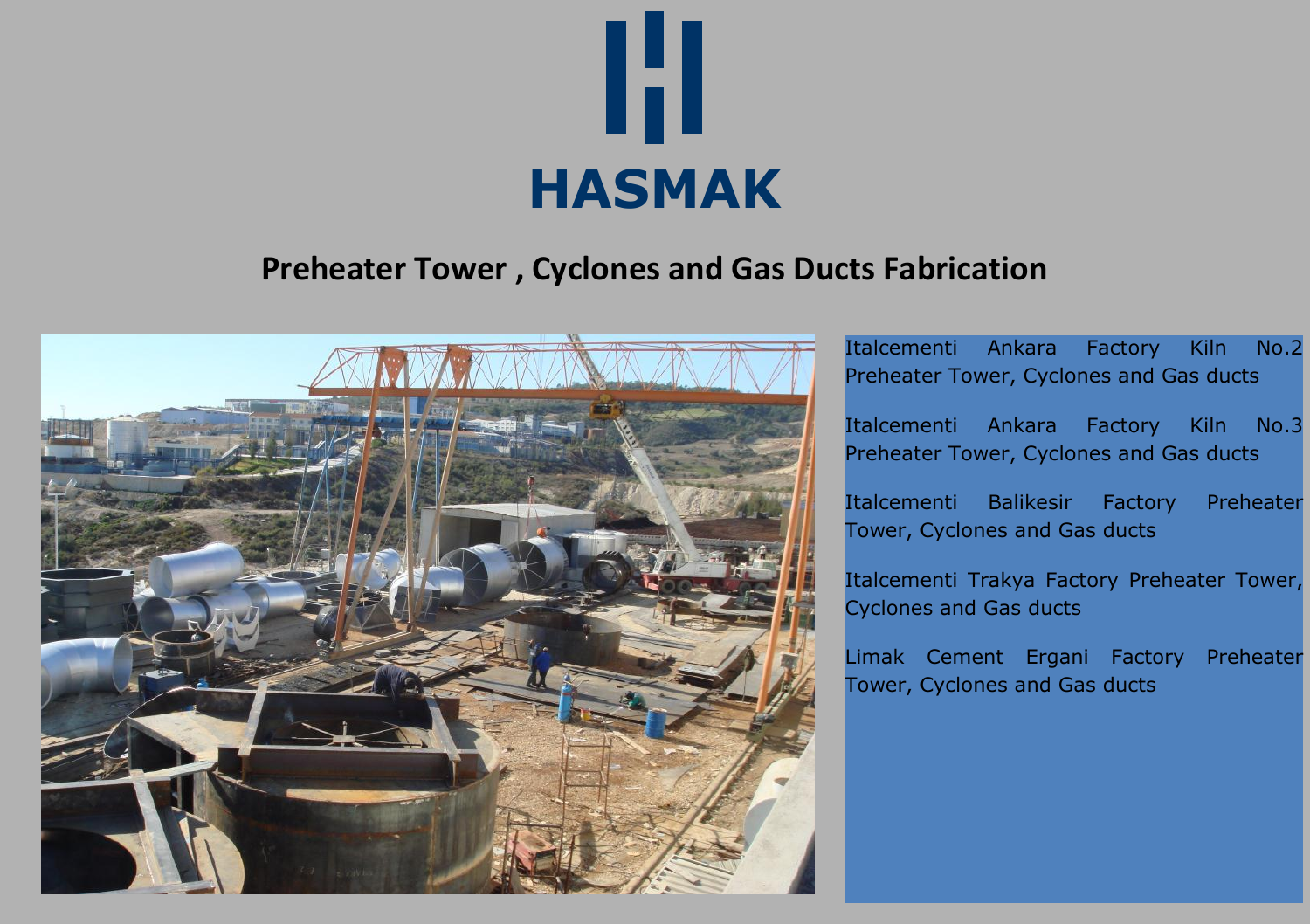

### **Preheater Tower , Cyclones and Gas Ducts Erection**



SItalcementi Ankara Factory Kiln No.2 Preheater Tower, Cyclones and Gas ducts

Italcementi Ankara Factory Kiln No.3 Preheater Tower, Cyclones and Gas ducts

Italcementi Balikesir Factory Preheater Tower, Cyclones and Gas ducts

Italcementi Trakya Factory Preheater Tower, Cyclones and Gas ducts

Limak Cement Ergani Factory Preheater Tower, Cyclones and Gas ducts

Oyak Unye Cement Factory Preheater Cyclones Repair Works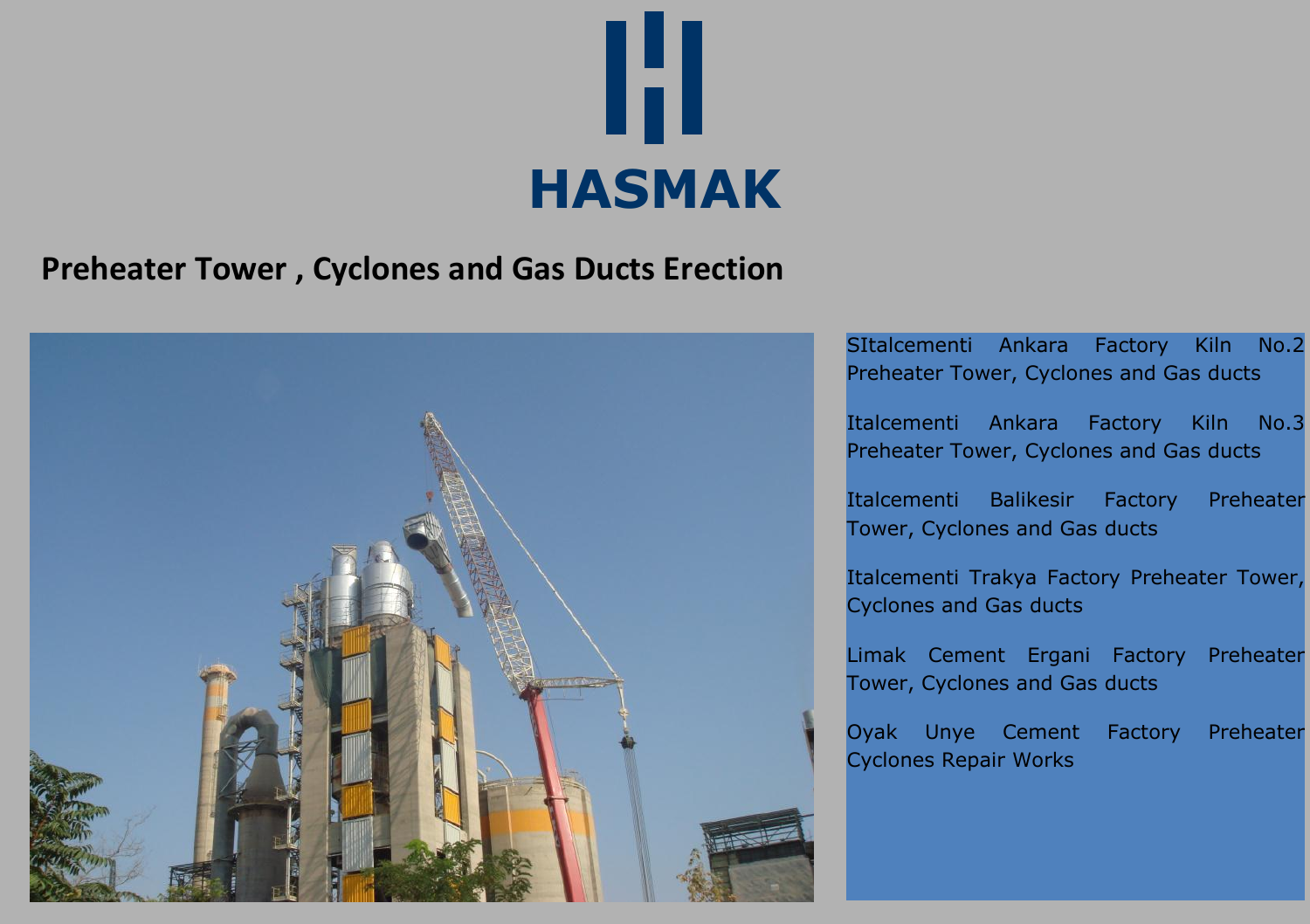

#### **Cement, Raw and Coal Mill Erection and Maintenance Works**



Italcementi Balikesir Cement Factory New Cement Mill Unit (Turnkey)

Oyak Mardin Cement Factory Cement Mill No.1,2,3 and 4 Maintenance and Repair **Works** 

Cimentas Izmir Factory Coal Mill Maintenance and Repair Works

Limak Ergani Cement Factory Raw Mill Maintenance and Repair Works

Lafarge Aslan Cement Factory Raw Mill Maintenance and Repair Works

Oyak Adana Cement Factory Iskenderun Facilities Cement Mills Maintenance and Repair Works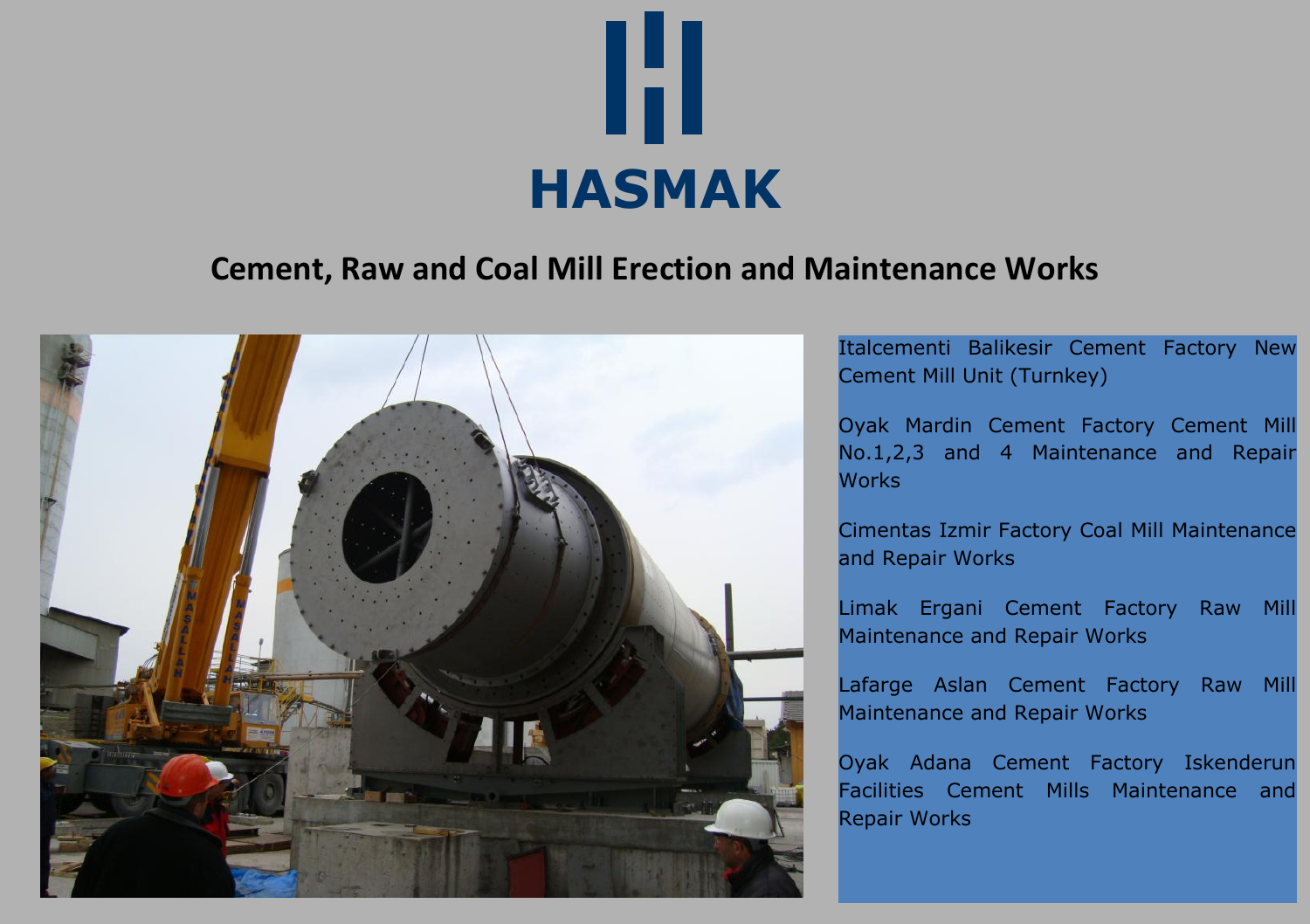

#### **Crusher Erection and Maintenance Works**



KCS Kahramanmaras Cement Factory 1000 ton/hour Crusher Erection Works

KCS Kahramanmaraş Cement Factory 400 ton/hour Crusher Erection Works

Elazig Altinova Cement Factory Crusher Maintenance and Repair Works

Lafarge Aslan Cement Factory Crusher Maintenance and Repair Works

Vicat Konya Cement Factory Crusher Maintenance and Repair Works

Limak Ergani Cement Factory Crusher Maintenance and Repair Works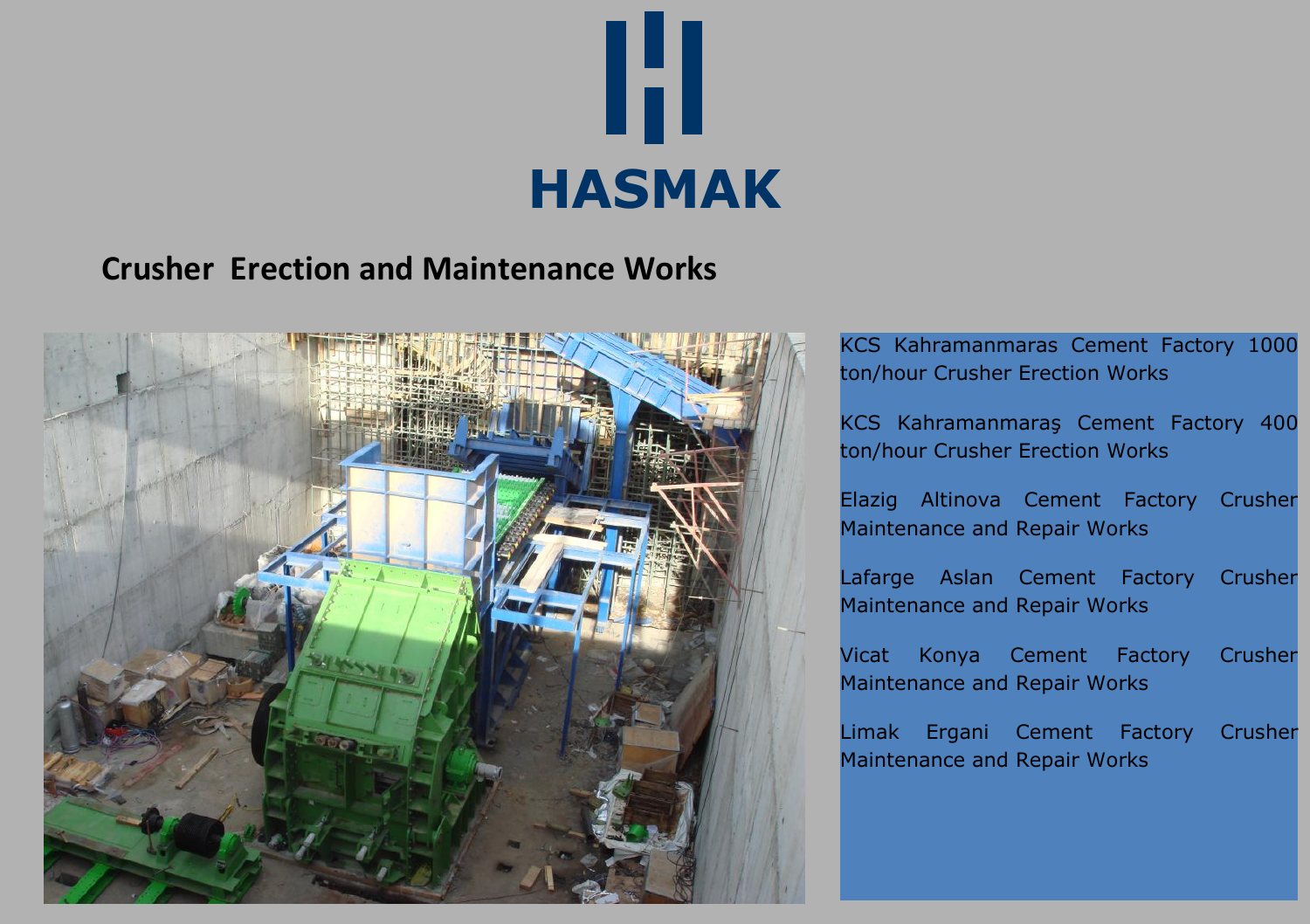

### **Bag Filter and ESP Fabrication, Erection and Maintenance Works**



Italcementi Balikesir Cement Factory New Cement Mill Unit Bag Filter Fabrication and Erection Works (1x176.000m3/h, 1x60.000m3/h, 4x6.000m3/h)

Vyksa Steel Mill and Rolling Complex Dedusting System Erection Works (1x200.000m3/h, 1x150.000m3/h, 6x90.000m3/h)

Vyksa Steel Mill and Rolling Complex Lime Preparation Unit Bag Filter Erection Works (1x60.000m3/h)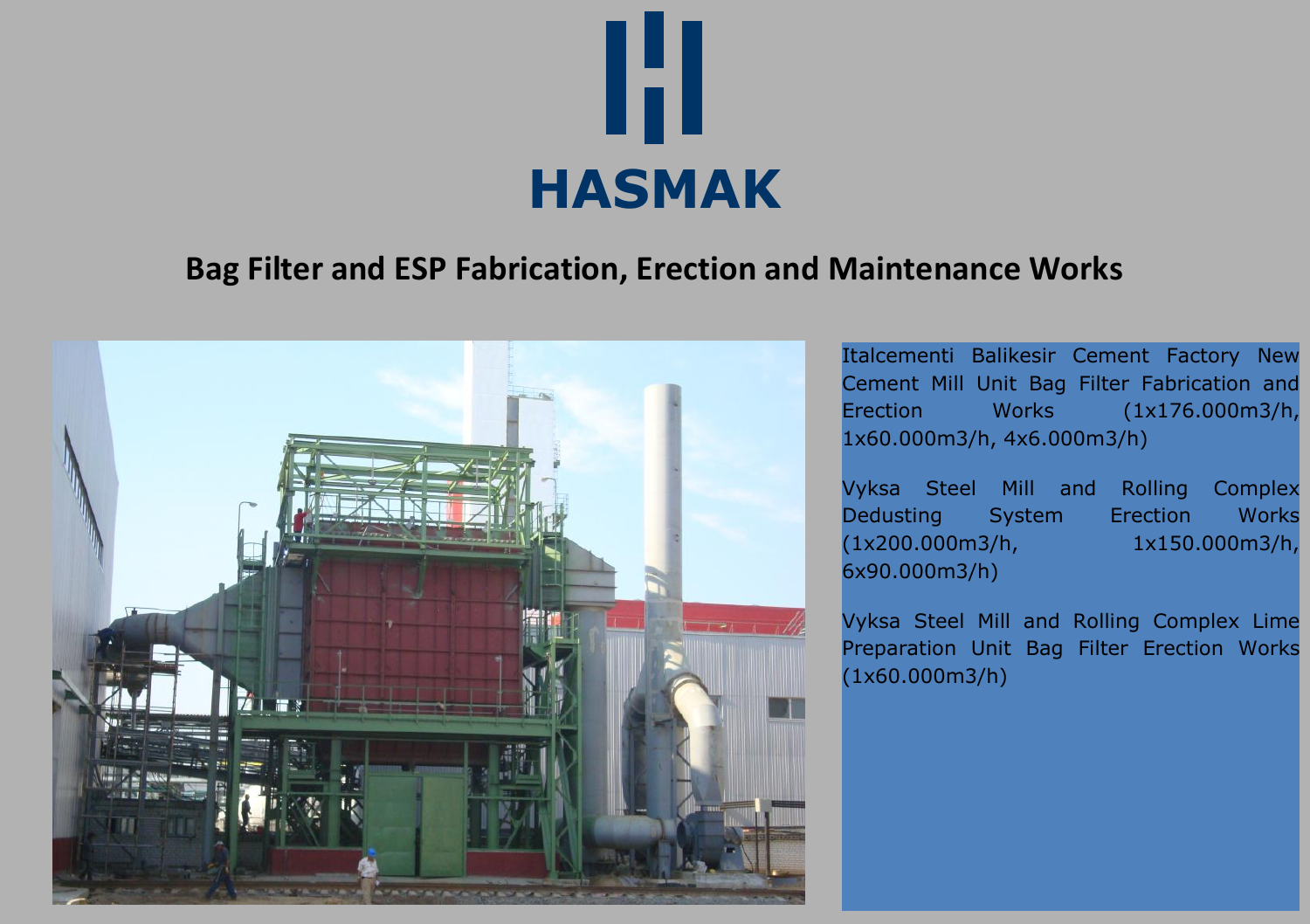

# **Clinker Cooling Fabrication, Erection and Maintenance Works**



Vicat Konya Cement Factory Kiln No.1 Clinker Cooling Fabrication, Erection and Maintenance Works

Vicat Konya Cement Factory Kiln No.2 Clinker Cooling Maintenace and Repair Works

Elazig Altınova Cement Factory Clinker Cooling Maintenance Repair Works

Elazig Altınova Cement Factory Clinker Cooling Erection Works

Italcementi Balikesir Cement Factory Clinker Cooling Maintenance and Repair Works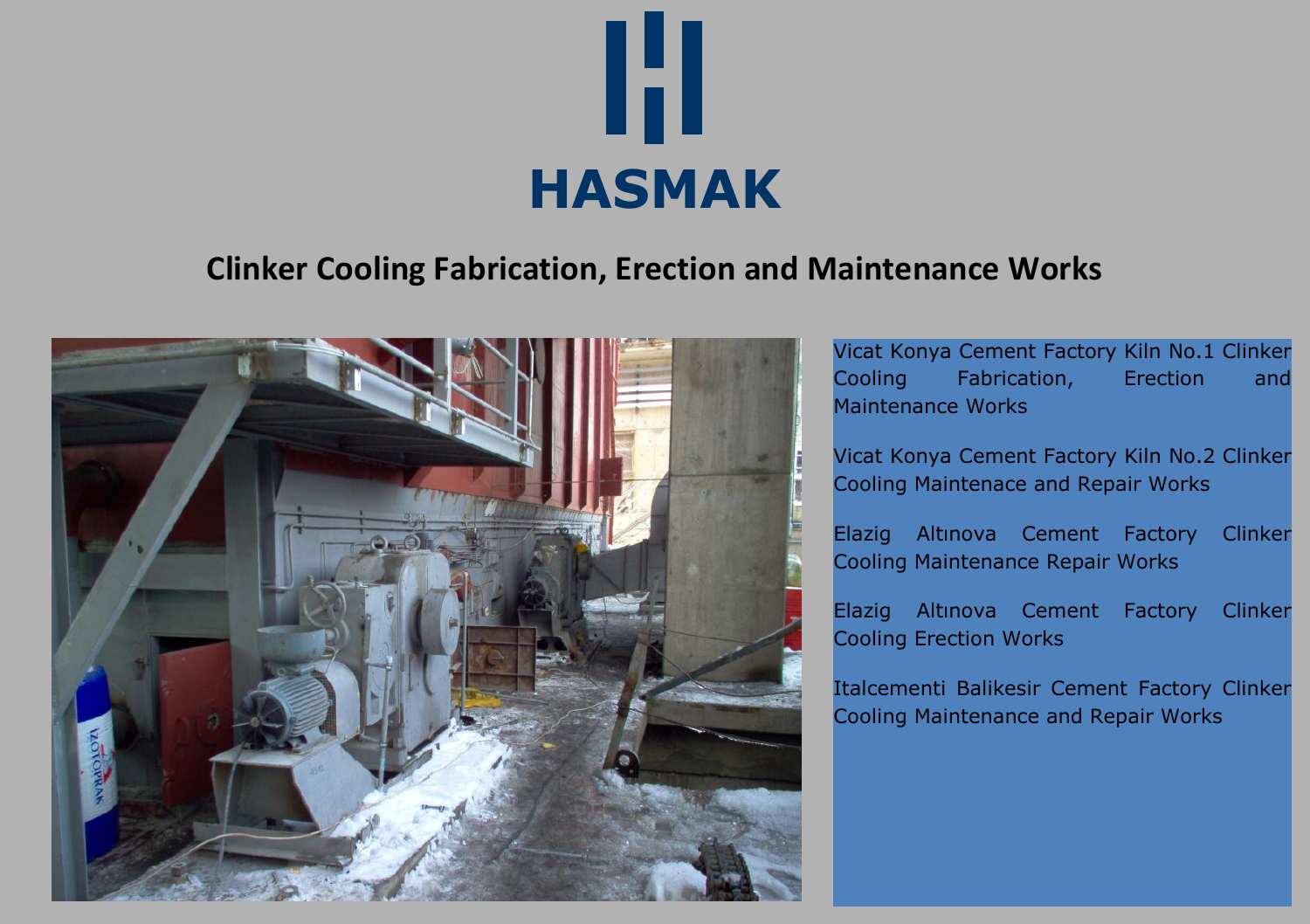

# **Bucket Elevator,s Belt Conveyor,s Air Slides, Screw Conveyors and Pan Conveyors Fabrication, Erection and Maintenance Works**



Elazig Altinova Cement Factory Kiln No.3 Bucket Elevator, Belt Conveyor, Air Slides and Pan Conveyor Maintenance and Repair **Works** 

Italcementi Balikesir Cement Plant New Cement Mill Unit Bucket Elevator, Belt Conveyor and Air Slides Erection Works

Vicat Konya Cement Factory Bucket Elevator, Belt Conveyor, Air Slides and Pan Conveyor Maintenance and Repair Works

Oyak Mardin Cement Factory Bucket Elevator, Belt Conveyor, Air Slides and Pan Conveyor Maintenance and Repair Works

Cimentas Izmir Factory Belt Conveyor Maintenance and Repair Works